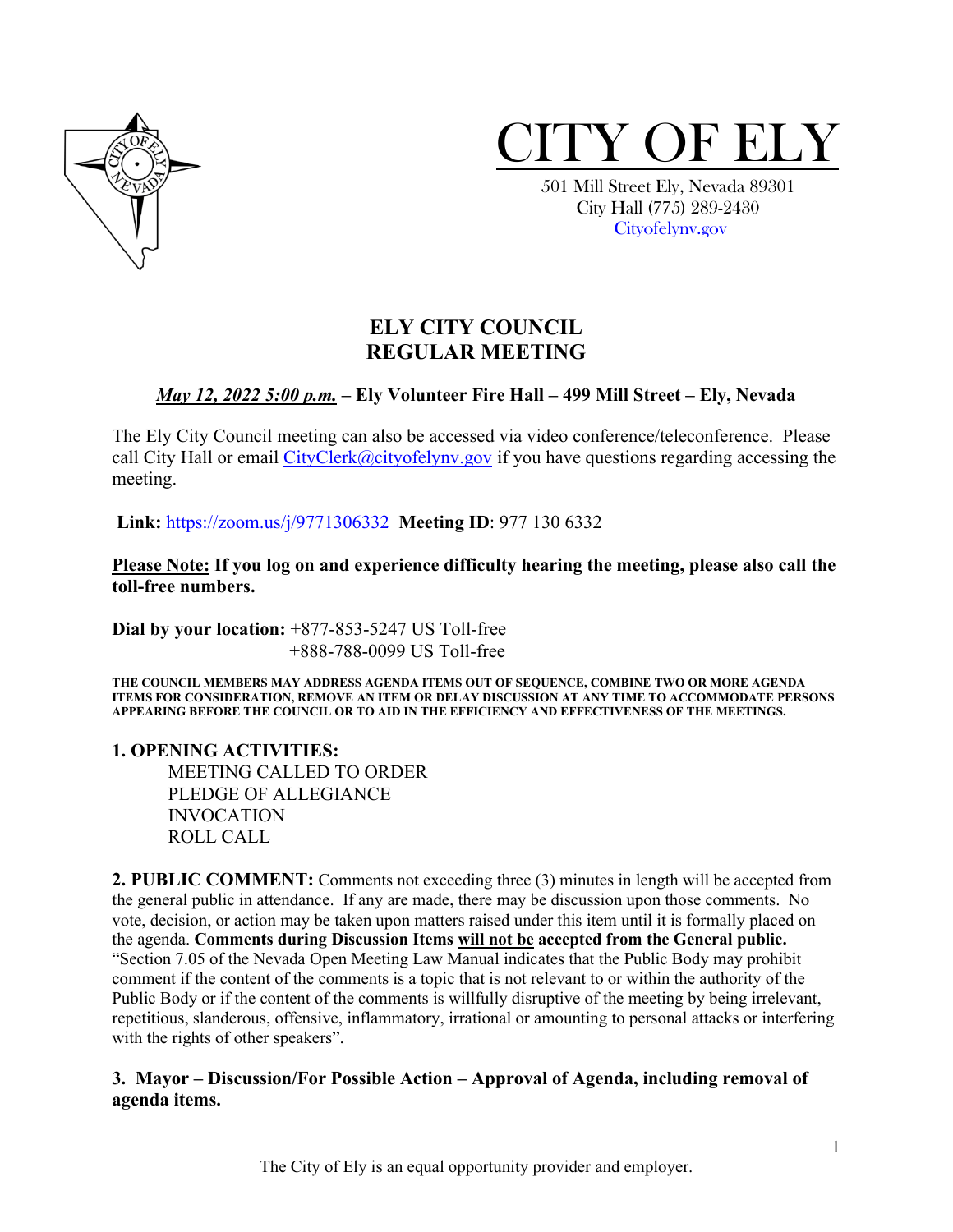#### **4. CITY DEPARTMENT REPORTS**

- **[FIRE CHIEF](https://www.cityofelynv.gov/pdf/CityCouncil2022/cc5-12-22/Firechiefapril22report.pdf)**
- **POLICE CHIEF**
- **MUNICIPAL COURT JUDGE**
- **CITY ATTORNEY**
	- **[Liens](https://www.cityofelynv.gov/pdf/CityCouncil2022/cc5-12-22/April22liens.pdf)**
	- **[Lien Releases](https://www.cityofelynv.gov/pdf/CityCouncil2022/cc5-12-22/lienreleasesapril22.pdf)**
- **CITY CLERK**
	- **[New Business](https://www.cityofelynv.gov/pdf/CityCouncil2022/cc5-12-22/newbusinessesapril22.pdf)**
- **CITY TREASURER**
- **[CITY PUBLIC WORKS SUPERVISOR](https://www.cityofelynv.gov/pdf/CityCouncil2022/cc5-12-22/PublicworksApril22report.pdf)** 
	- **[Animal Control](https://www.cityofelynv.gov/pdf/CityCouncil2022/cc5-12-22/animalcontrolapril22report.pdf)**
	- **[Landfill](https://www.cityofelynv.gov/pdf/CityCouncil2022/cc5-12-22/landfillapril22report.pdf)**
	- **[Streets](https://www.cityofelynv.gov/pdf/CityCouncil2022/cc5-12-22/Streetsdeptapril22report.pdf)**
	- **[Water/Sewer](https://www.cityofelynv.gov/pdf/CityCouncil2022/cc5-12-22/water-seweraprilreport22.pdf)**
- **[CITY WATER OPERATOR](https://www.cityofelynv.gov/pdf/CityCouncil2022/cc5-12-22/wateroperatorreportapril22.pdf)**
- **CITY ENGINEER**
- **CITY BUILDING OFFICIAL**
	- **[Permits-Inspections](https://www.cityofelynv.gov/pdf/CityCouncil2022/cc5-12-22/buildingdeptapril22report.pdf)**

### **5. [NNRY FOUNDATION REPORT](https://www.cityofelynv.gov/pdf/CityCouncil2022/cc5-12-22/nnryapril22report.pdf)**

**6. REPORTS CITY COUNCIL [MAYOR](https://www.cityofelynv.gov/pdf/CityCouncil2022/cc5-12-22/MayorsRpt5-12-22.pdf)**

#### **7. ITEMS FOR DISCUSSION/POSSIBLE ACTION OF THE ELY CITY COUNCIL AS RECOMMENDED BY THE MUNICIPAL UTILITIES BOARD.**

- 1. Councilman Carson Discussion/For Possible Action Approval to waive commercial fees to deposit metal at City Landfill May 15, 2022 thru May 31, 2022 to encourage commercial property owners to clean up their property.
- 2. Board Members City Clerk Lee– **Discussion/For Possible Action** Approval to remove past due utility fee penalties up to the amount of \$6,671.79 from 8400 North SR 892, Ely, Nevada at the request of property owner, Donald and Sandra Garrett.
- 3. Council Members City Attorney Cahoon – [Discussion/For Possible Action](https://www.cityofelynv.gov/pdf/CityCouncil2022/cc5-12-22/BlissCoombsNoyesGeorgetownLeaseDraft.pdf)  Approval of Joint Development and Beneficial Use Agreement between the City of Ely and Cody Bliss, Cody Coombs and Ben Noyes for the 18.83-acre Georgetown Ranch section.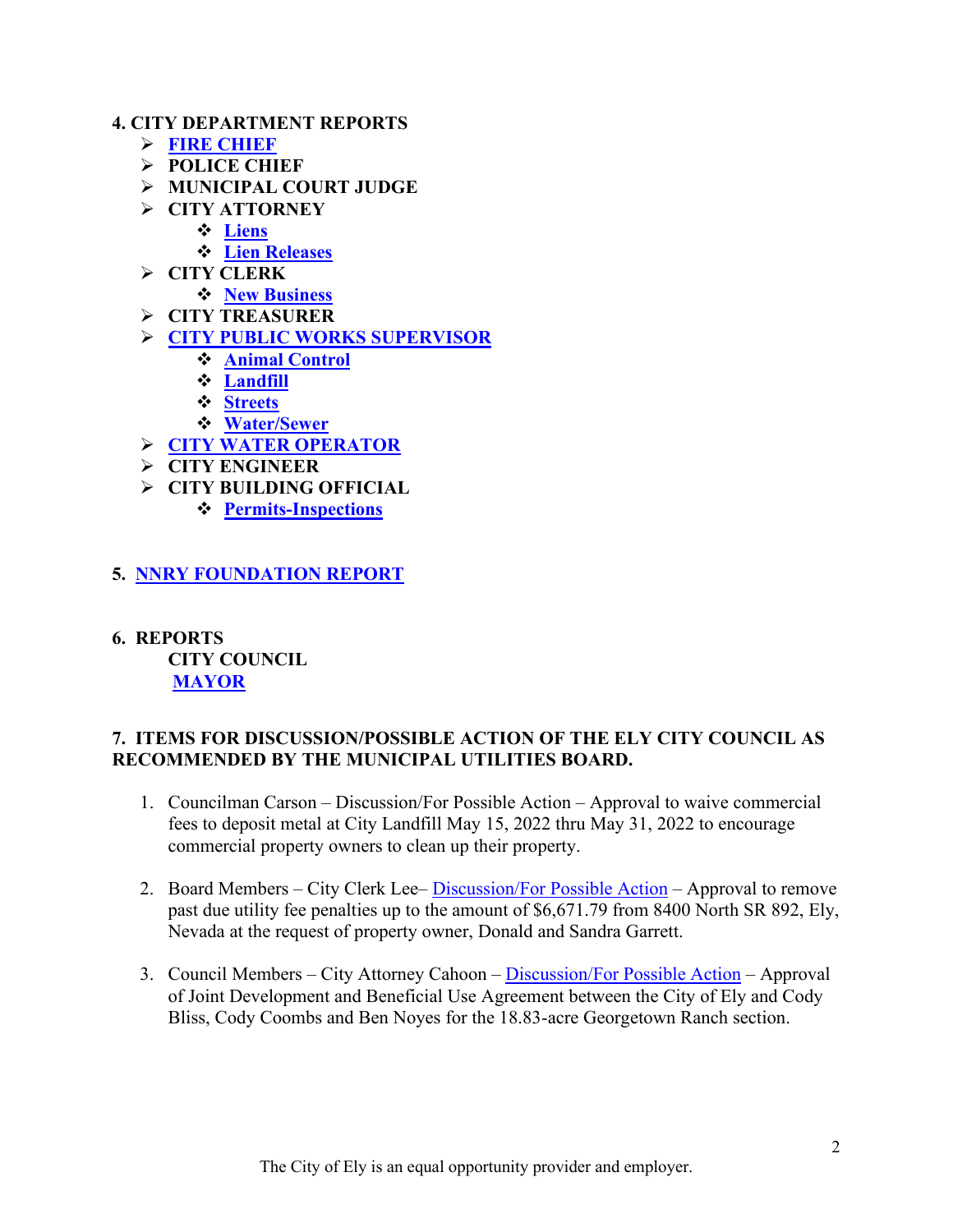## **8. THE MAYOR WILL RECESS THE REGULAR CITY COUNCIL MEETING FOR A PUBLIC HEARING AT 5:30 P.M. ON THE FOLLOWING TOPICS.**

1. Mayor Robertson – Public Hearing – Discussion Only – Approval of Second Reading of [Ordinance 745, Bill 2022-01,](ftp://adminassist%2540cityofelynv.gov@ftp.cityofelynv.gov/pdf/CityCouncil2022/cc5-12-22/Ord.745LemichFamilyTrustAnnexationOrdinance.pdf) a proposed Ordinance annexing certain territory, owned by Lemich Family Trust, to the City of Ely, repealing conflicting Ordinances and providing other matters properly relating thereto.

## **9. DISCUSSION/POSSIBLE ACTION ITEMS PERTAINING TO THE PUBLIC HEARING.**

1. Mayor Robertson – Discussion/For Possible Action – Approval of Second Reading of [Ordinance 745, Bill 2022-01,](ftp://adminassist%2540cityofelynv.gov@ftp.cityofelynv.gov/pdf/CityCouncil2022/cc5-12-22/Ord.745LemichFamilyTrustAnnexationOrdinance.pdf) a proposed Ordinance annexing certain territory, owned by Lemich Family Trust, to the City of Ely, repealing conflicting Ordinances and providing other matters properly relating thereto.

## **10. ITEMS FOR DISCUSSION/POSSIBLE ACTION ONLY OF THE ELY CITY COUNCIL.**

**A. CONSENT AGENDA** (These items may be approved in one motion by the Council as its first action of business under For Discussion/Possible Action items.) Approval of the Consent Agenda approves each of these items. Council Members may remove any item from the Consent Agenda by notifying the Mayor or Mayor pro temp.

**MOTION:** Move to approve the Consent Agenda item 10A-1 Bills.

Moved by: \_\_\_\_\_\_\_\_\_\_\_\_\_\_\_\_ Second by: \_\_\_\_\_\_\_\_\_\_\_\_\_\_\_ Vote: \_\_\_\_\_\_\_\_\_\_\_\_\_\_\_\_\_

1. Discussion/For Possible Action –Bills.

• [April 28, 2022](https://www.cityofelynv.gov/pdf/CityCouncil2022/cc5-12-22/cc4-28-22bills.pdf)

#### **B. NEW BUSINESS**

- 1. Mayor Robertson Discussion/For Possible Action Direct City Attorney to draft Conduit License Agreement between the City of Ely and Commnet of Nevada, LLC for the use of City conduit for telecommunication services starting at or near the Zayo ILA near the KOA and ending at or near  $10^{th}$  street in the City of Ely.
- 2. Mayor Robertson – [Discussion/For Possible Action](https://www.cityofelynv.gov/pdf/CityCouncil2022/cc5-12-22/NDOT-MPDGsupportletter.pdf)  Approval of Support letter for Nevada Department of Transportation's application for the Multimodal Project Discretionary Grant (MPDG) which includes three funding opportunities: the National Infrastructure Project Assistance grants program (Mega), the Nationally Significant Multimodal Freight and Highways Projects grants program (INFRA), and the Rural Surface Transportation Grant program (Rural).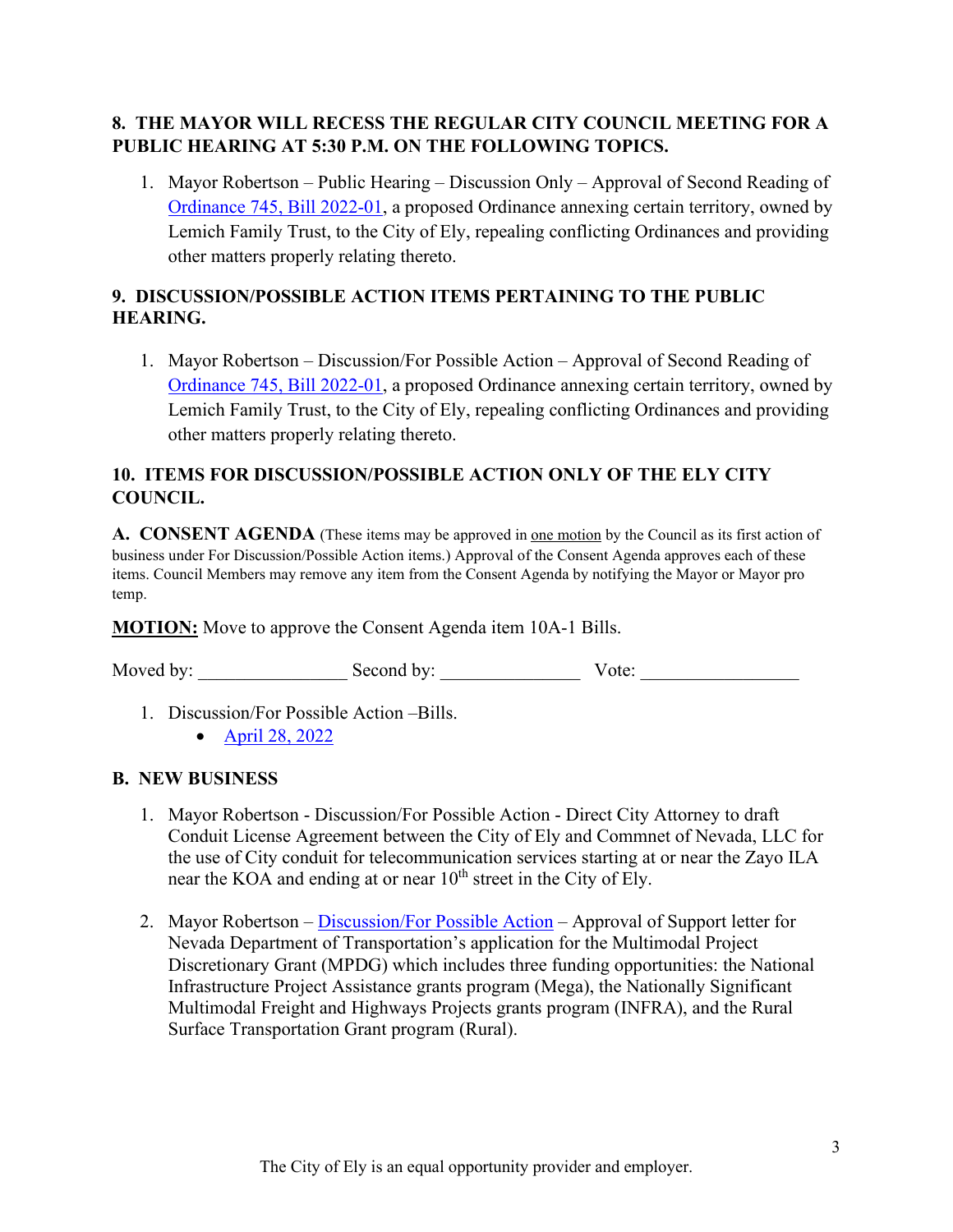- 3. Mayor Robertson – [Discussion/For Possible Action](https://www.cityofelynv.gov/pdf/CityCouncil2022/cc5-12-22/4-14-22ccminutes-baldmountainexpcooperatingagency.pdf)  Approval to participate in Bald Mountain Mine Plan of Operations Amendment #6 Juniper Project Environmental Impact Statement as a cooperating agency.
- 4. Mayor Robertson – [Discussion/For Possible Action](https://www.cityofelynv.gov/pdf/CityCouncil2022/cc5-12-22/Leagueretreat2022.pdf)  Approval for mayor and city council members to attend the Nevada League of Cities & Municipalities' 2022 Annual Retreat June 8-10, 2022.
- 5. Mayor Robertson – [Discussion/For Possible Action](https://www.cityofelynv.gov/pdf/CityCouncil2022/cc5-12-22/Leagueconference22.pdf) Approval for mayor and city council members to attend the Nevada League of Cities & Municipalities' 2022 Annual Conference August 9-12, 2022.
- 6. Mayor Robertson Discussion/For Possible Action Approval to reschedule the August 11, 2022 City Council meeting to August 18, 2022 so City officials attending the Nevada League of Cities Conference August 9-12, 2022 will not miss August's first meeting.
- 7. Councilman Spear Councilman Alworth Discussion Only Update on Porter Group efforts on the City of Ely's behalf to secure federal and State funding.
- 8. Councilman Alworth Discussion/For Possible Action Authorization to send a letter from the City of Ely to both Senators and our Congressman saying we would like their support of correcting the Safe, Accountable, Flexible, Efficient Transportation Equity Act, Public Law I 09-59, to transfer the HiLine to the City and correct other errors in the bill.
- 9. Council Members City Attorney Cahoon -- [Discussion/For Possible Action](https://www.cityofelynv.gov/pdf/CityCouncil2022/cc5-12-22/MOU2022-23VWS.pdf) -- Approval of the 2022-23 Victim/Witness Service Program (VWS) Memorandum of Understanding between VWS and Ely City Attorney's Office establishing a cooperative relationship to better serve victims of crime within the City of Ely.
- 10. Council Members City Attorney Cahoon Discussion/For Possible Action Direction to City Attorney to draft proposed ordinance updating and amending the applicable chapters of Title 9 of the Ely City Code thereby adopting operative building standards, an energy conservation code, and an off-site modular and prefabrication construction code, and providing other matters properly relating thereto.
- 11. Council Members HR Director/City Treasurer Trask – [Discussion/For Possible Action](https://www.cityofelynv.gov/pdf/CityCouncil2022/cc5-12-22/workweekwordingpersonelfile.pdf) – Approval of revision to Section 5.2 Workweek Defined of the City of Ely Personnel Manual.
- 12. Council Members HR Director/City Treasurer Trask Discussion/For Possible Action – Approve Budget Committee's recommendation of Community Service Fund expenditures, to include, modify or exclude the following:
	- [White Pine County Search and Rescue Request for \\$45,100.00](https://www.cityofelynv.gov/pdf/CityCouncil2022/cc5-12-22/fundingrequestsearchandrescue.pdf)
	- [White Pine Horse Races](https://www.cityofelynv.gov/pdf/CityCouncil2022/cc5-12-22/fundingrequesthorseraces.pdf) Request for \$25,000.00
	- [Ely Tree Board Landfill Planting Project for \\$4,602.37](https://www.cityofelynv.gov/pdf/CityCouncil2022/cc5-12-22/landfilltreeprojectbudget.pdf)